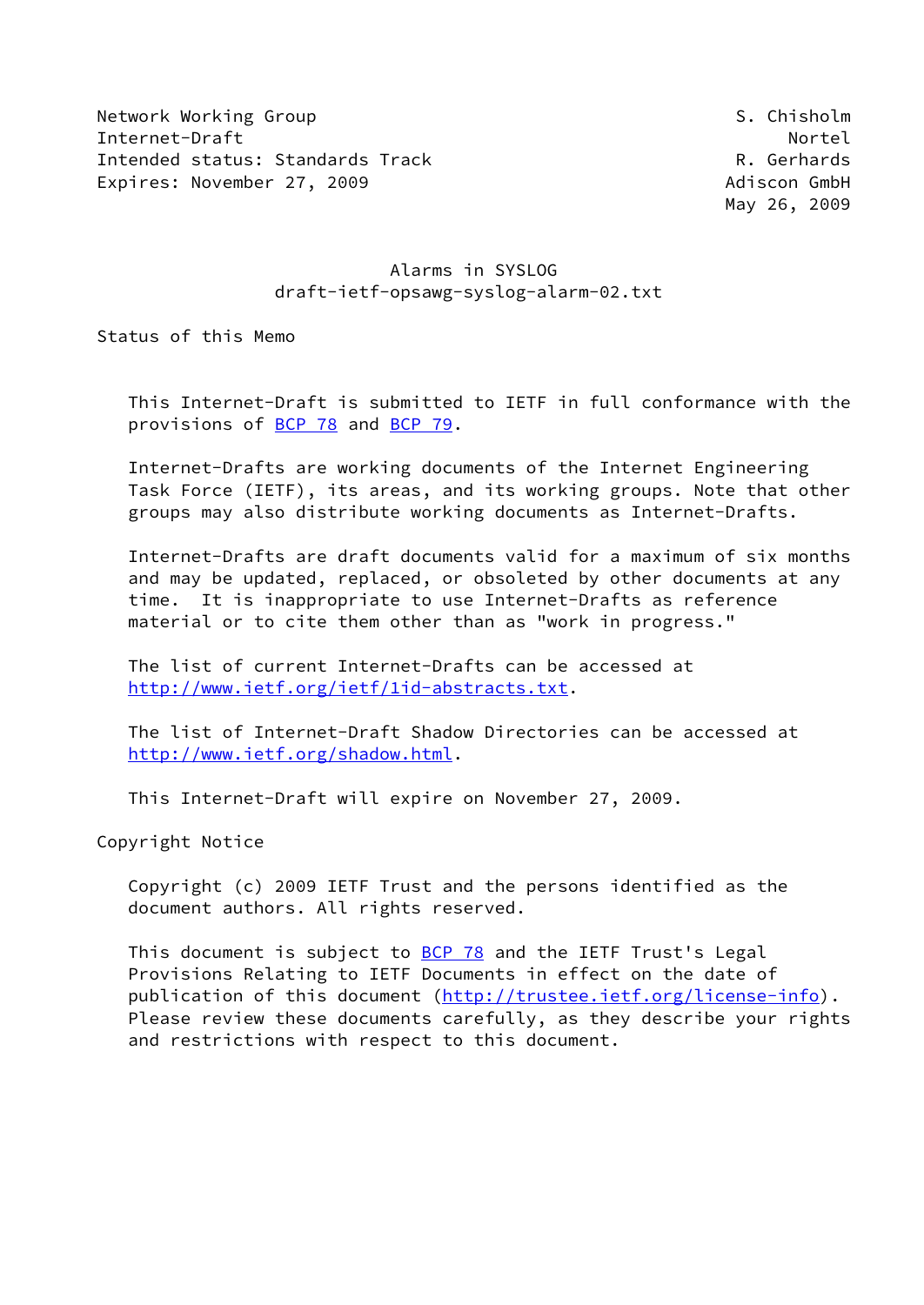| Chisholm & Gerhards | Expires November 27, 2009 | [Page 1] |
|---------------------|---------------------------|----------|
|---------------------|---------------------------|----------|

| Internet-Draft | Alarms in SYSLOG | May 2009 |
|----------------|------------------|----------|
|----------------|------------------|----------|

## Abstract

 This document describes how to send alarm information in syslog. It includes the mapping of ITU perceived severities onto syslog message fields and a number of alarm-specific SD-PARAM definitions from X.733 and the IETF Alarm MIB.

# Table of Contents

| 2.   |                                                                                 |  |  |  |  |  |  |  |  |  |  |  |
|------|---------------------------------------------------------------------------------|--|--|--|--|--|--|--|--|--|--|--|
| 3.   | Alarm STRUCTURED-DATA Elements 5                                                |  |  |  |  |  |  |  |  |  |  |  |
| 3.1. |                                                                                 |  |  |  |  |  |  |  |  |  |  |  |
| 3.2. |                                                                                 |  |  |  |  |  |  |  |  |  |  |  |
|      |                                                                                 |  |  |  |  |  |  |  |  |  |  |  |
| 3.4. | eventType $\ldots \ldots \ldots \ldots \ldots \ldots \ldots \ldots$             |  |  |  |  |  |  |  |  |  |  |  |
| 3.5. |                                                                                 |  |  |  |  |  |  |  |  |  |  |  |
|      |                                                                                 |  |  |  |  |  |  |  |  |  |  |  |
| 4.   |                                                                                 |  |  |  |  |  |  |  |  |  |  |  |
| 5.   | Security Considerations $\ldots \ldots \ldots \ldots \ldots \ldots \frac{9}{2}$ |  |  |  |  |  |  |  |  |  |  |  |
| 6.   |                                                                                 |  |  |  |  |  |  |  |  |  |  |  |
| 7.   |                                                                                 |  |  |  |  |  |  |  |  |  |  |  |
| 8.   |                                                                                 |  |  |  |  |  |  |  |  |  |  |  |
| 8.1. | Normative References 12                                                         |  |  |  |  |  |  |  |  |  |  |  |
|      | 8.2. Informative References 12                                                  |  |  |  |  |  |  |  |  |  |  |  |
|      |                                                                                 |  |  |  |  |  |  |  |  |  |  |  |
|      | Intellectual Property and Copyright Statements 14                               |  |  |  |  |  |  |  |  |  |  |  |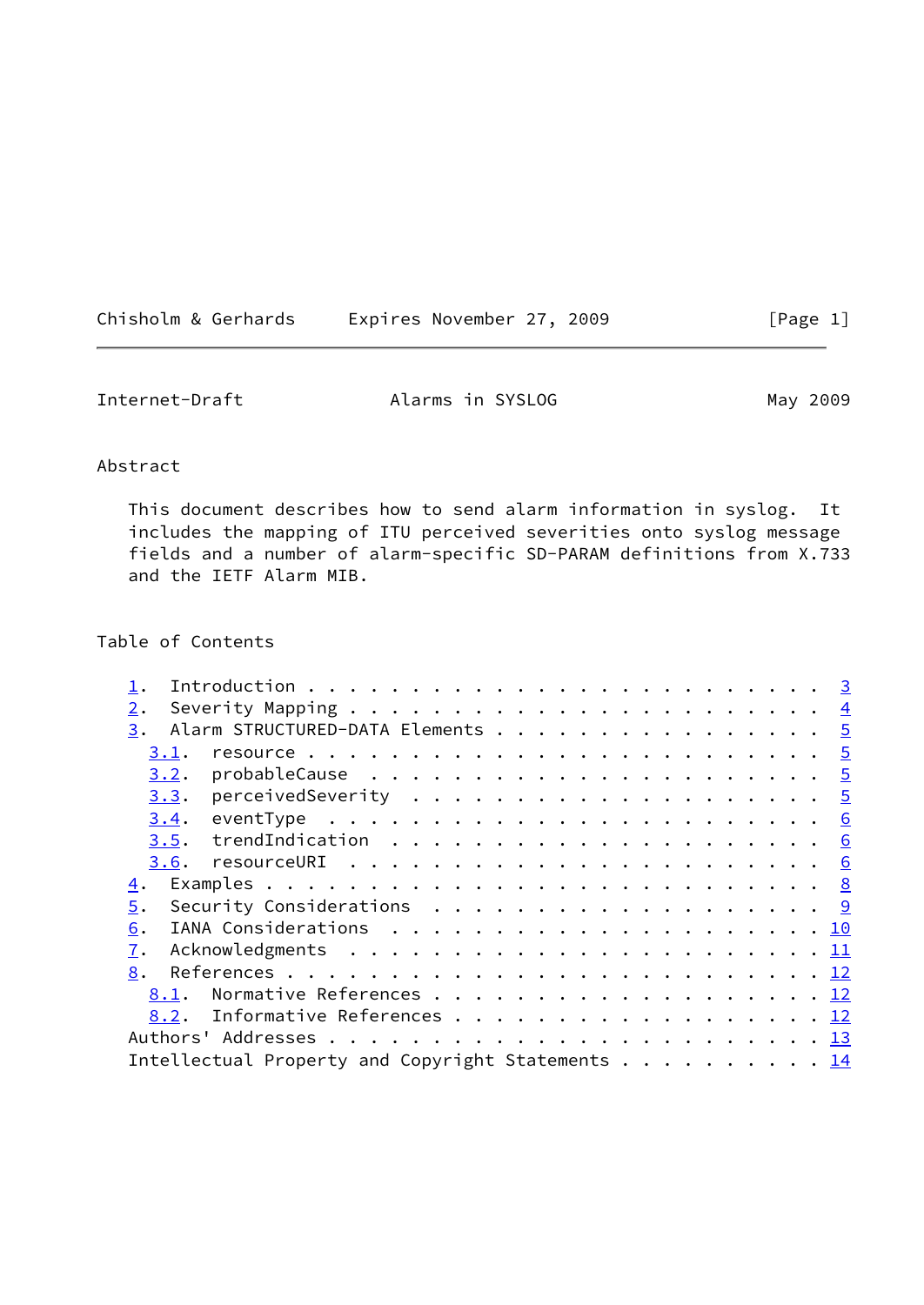$[Page 2]$ 

<span id="page-2-1"></span>Internet-Draft **Alarms in SYSLOG** May 2009

<span id="page-2-0"></span>[1](#page-2-0). Introduction

 In addition to sending out alarm information asynchronously via protocols such as SNMP or Netconf, many implementations also log alarms via syslog. This memo defines a set of SD-PARAM to support logging and defines a mapping of syslog severity to the severity of the alarm.

 The Alarm MIB ([RFC 3877\)](https://datatracker.ietf.org/doc/pdf/rfc3877) included mandatory alarm fields from X.733 as well as information from X.736. In additional, the Alarm MIB introduced its own alarm fields. This memo reuses terminology and fields from the Alarm MIB.

 The key words "MUST", "MUST NOT", "REQUIRED", "SHALL", "SHALL NOT", "SHOULD", "SHOULD NOT", "RECOMMENDED", "MAY", and "OPTIONAL" in this document are to be interpreted as described in [\[RFC2119](https://datatracker.ietf.org/doc/pdf/rfc2119)].

Alarm related terminology is defined in [\[RFC3877](https://datatracker.ietf.org/doc/pdf/rfc3877)].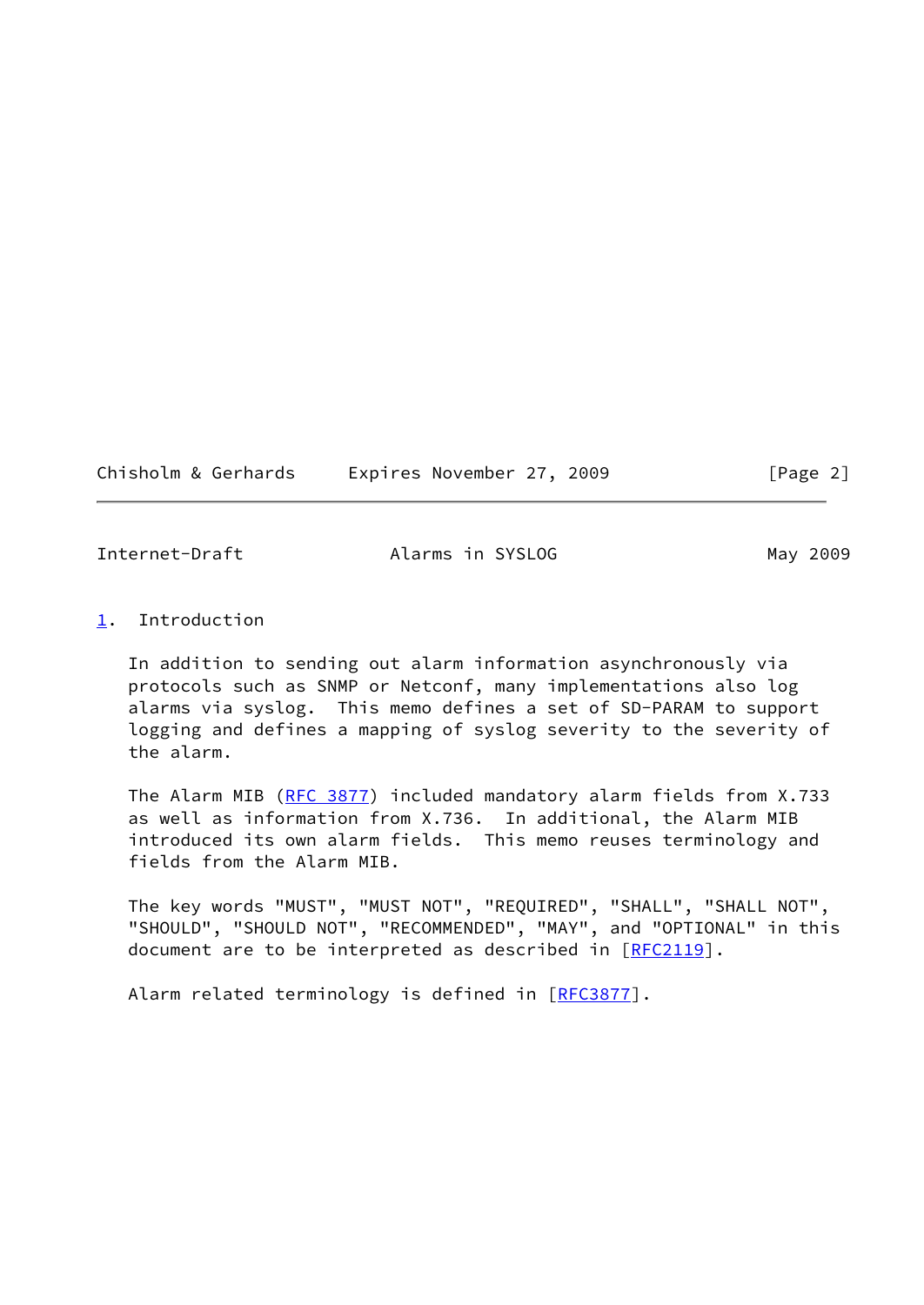Chisholm & Gerhards Expires November 27, 2009 [Page 3]

<span id="page-3-1"></span>

Internet-Draft Alarms in SYSLOG May 2009

#### <span id="page-3-0"></span>[2](#page-3-0). Severity Mapping

The Alarm MIB [[RFC3877](https://datatracker.ietf.org/doc/pdf/rfc3877)] defines ITU perceived severities which are useful to be able to relate to the syslog message fields, particularly in the case where alarms are being logged. This memo describes the representation of ITU perceived severities in appropriate syslog fields described in [\[RFC5424](https://datatracker.ietf.org/doc/pdf/rfc5424)]. Syslog offers both a so-called SEVERITY as well as STRUCTURED-DATA. Due to constraints in syslog, there is no one-to-one mapping possible for SEVERITY. A STRUCTURED-DATA element is defined to allow inclusion of the unmodified ITU perceived severity.

 Syslog supports severity values different from ITU perceived severities. These are defined in section [6.2.1 of \[RFC5424\].](https://datatracker.ietf.org/doc/pdf/rfc5424#section-6.2.1) The mapping shown in table 1 below SHOULD be used to map ITU perceived severities to syslog severities.

| ITU Perceived Severity |              | syslog SEVERITY (Name) |  |
|------------------------|--------------|------------------------|--|
| Critical               | 1 (Alert)    |                        |  |
| Maior                  | 2 (Critical) |                        |  |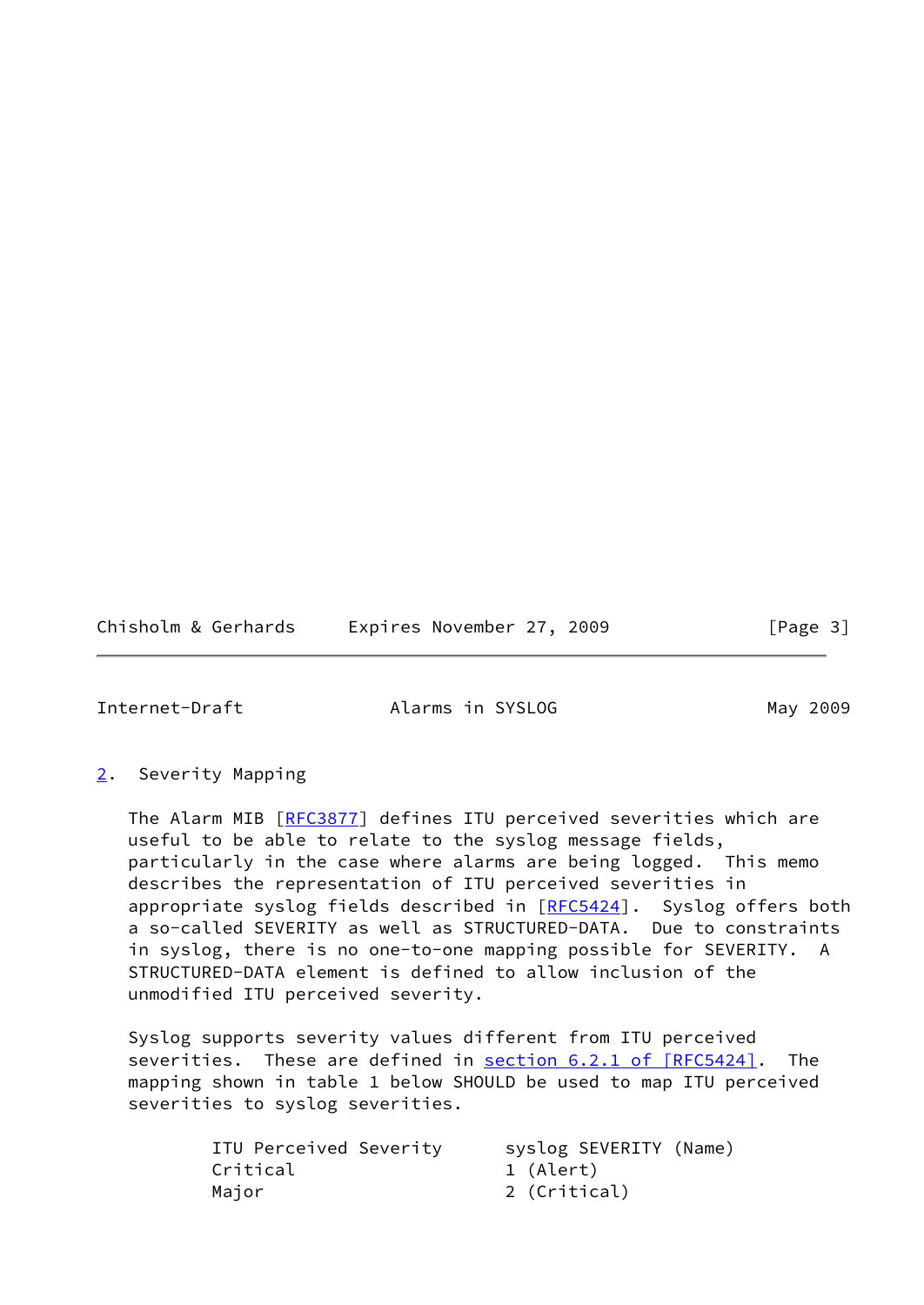| Minor         | 3 (Error)   |
|---------------|-------------|
| Warning       | 4 (Warning) |
| Indeterminate | 5 (Notice)  |
| Cleared       | 5 (Notice)  |

Table 1. ITUPerceivedSeverity to syslog SEVERITY mapping.

| Chisholm & Gerhards | Expires November 27, 2009 | [Page 4] |
|---------------------|---------------------------|----------|
|---------------------|---------------------------|----------|

<span id="page-4-1"></span>Internet-Draft **Alarms in SYSLOG** May 2009

<span id="page-4-0"></span>[3](#page-4-0). Alarm STRUCTURED-DATA Elements

 STRUCTURED-DATA allows to include any structured information into a syslog message. The following are defined to support structuring alarm information.

- o Resource Under Alarm
- o Probable Cause
- o Event Type
- o Perceived Severity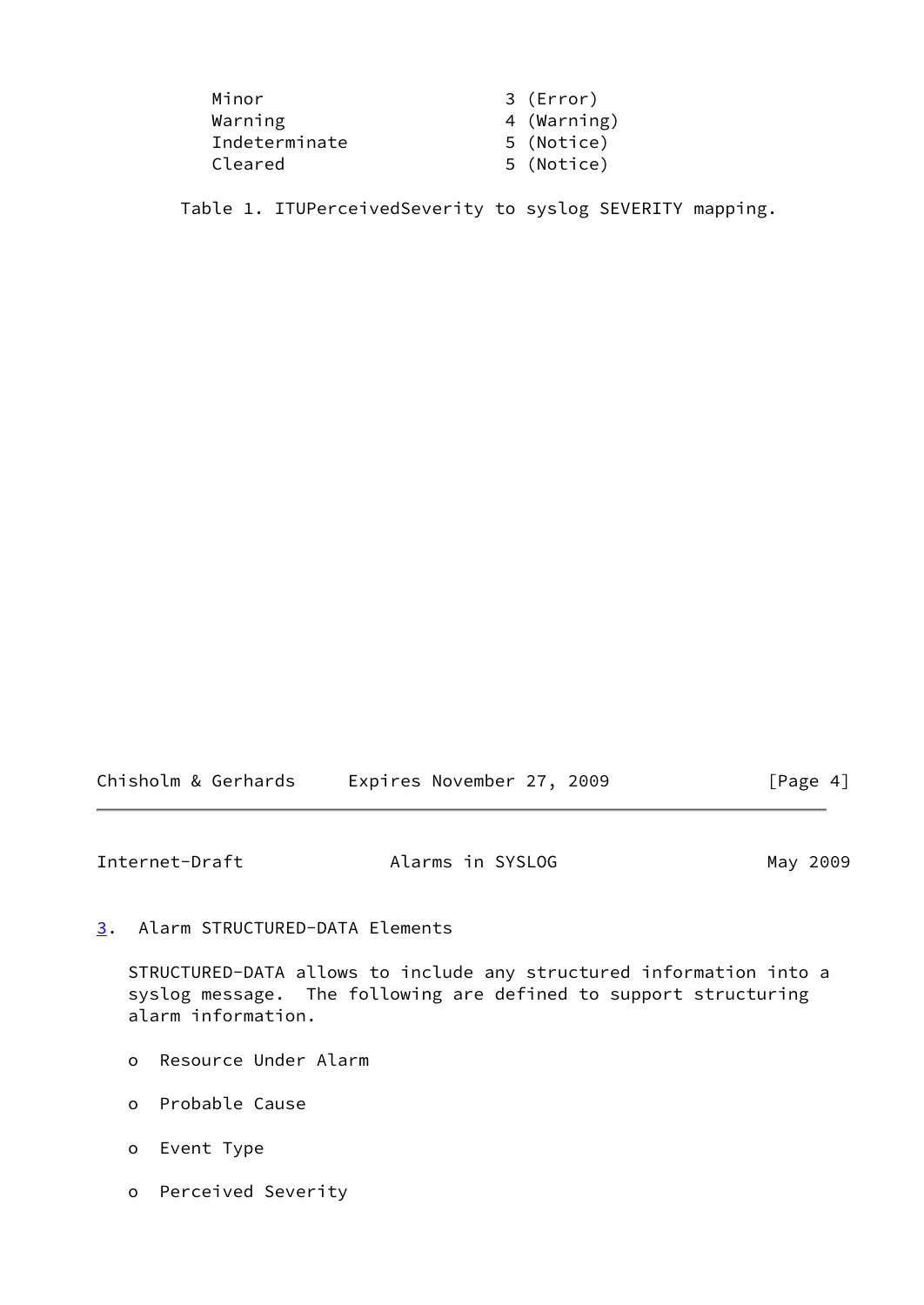- o Trend Indication
- o Resource URI

 Support of the "alarm" SD-ID is optional, but once supported some of the SD-PARARMS are mandatory.

<span id="page-5-0"></span>[3.1](#page-5-0). resource

 If the "alarm" SD-ID is supported, the "resource" SD-PARAM MUST be supported. This item uniquely identifies the resource under alarm within the scope of a network element.

#### <span id="page-5-1"></span>[3.2](#page-5-1). probableCause

 If the "alarm" SD-ID is supported, the "probableCause" SD-PARAM MUST be supported. This parameter is the mnemonic associated with the IANAItuProbableCause object defined within [[RFC3877\]](https://datatracker.ietf.org/doc/pdf/rfc3877) and any subsequent extensions defined by IANA. For example, IANAItuProbableCause defines a transmission failure to a probable cause of 'transmissionError (10)'. The value of the parameter in this case would be 'transmissionError'"

#### <span id="page-5-2"></span>[3.3](#page-5-2). perceivedSeverity

 If the "alarm" SD-ID is supported, the "perceivedSeverity" SD-PARAM MUST be supported. Similar to the definition of perceived severity in  $[X.736]$  $[X.736]$  and  $[REC3877]$ , this object can take the following values:

- o cleared
- o indeterminate

<span id="page-5-3"></span>

| Chisholm & Gerhards | Expires November 27, 2009 | [Page 5] |  |  |
|---------------------|---------------------------|----------|--|--|
| Internet-Draft      | Alarms in SYSLOG          | May 2009 |  |  |
| o critical          |                           |          |  |  |
| major<br>$\circ$    |                           |          |  |  |
| minor<br>O          |                           |          |  |  |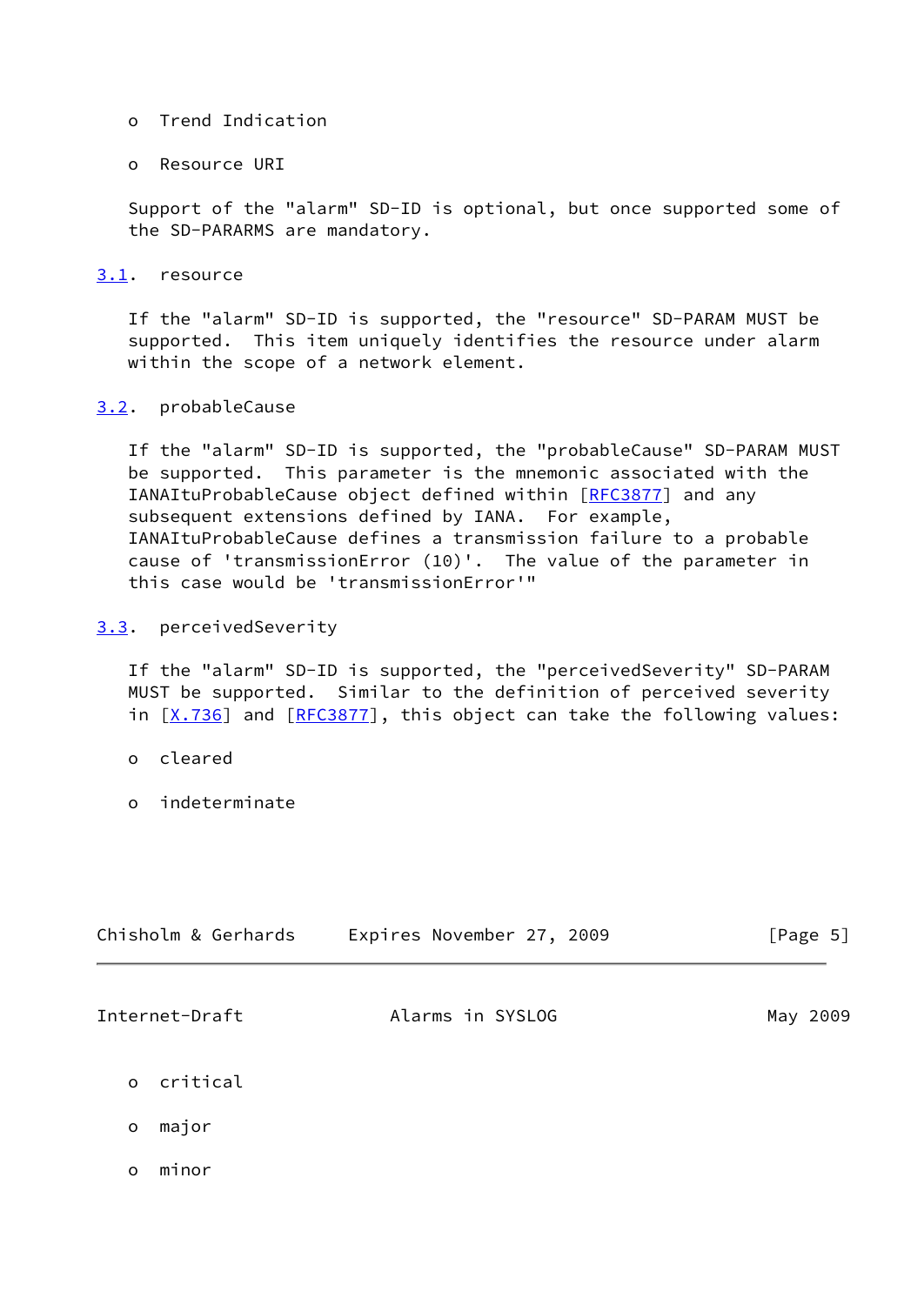#### o warning

 See [section 2](#page-3-0) for the relationship between this severity and syslog severity.

### <span id="page-6-0"></span>[3.4](#page-6-0). eventType

 If the "alarm" SD-ID is supported, the "eventType" SD-PARAM SHOULD be supported. This parameter is the mnemonic associated with the IANAItuEventType object defined within [\[RFC3877](https://datatracker.ietf.org/doc/pdf/rfc3877)] and any subsequent extensions defined by IANA. For example, IANAItuEventType defines a environmental alarm to a event type of 'environmentalAlarm (6)'. The value of the parameter in this case would be 'environmentalAlarm'"

# <span id="page-6-1"></span>[3.5](#page-6-1). trendIndication

 If the "alarm" SD-ID is supported, the "trendIndication" SD-PARAM SHOULD be supported. Similar to the definition of perceived severity in  $[X.733]$  $[X.733]$  and  $[REC3877]$ , this object can take the following values:

- o moreSevere
- o noChange
- o lessSevere

#### <span id="page-6-2"></span>[3.6](#page-6-2). resourceURI

 If the "alarm" SD-ID is supported, the "resourceURI" SD-PARAM SHOULD be supported. This item uniquely identifies the resource under alarm.

 The value of this field MUST conform to the URI definition in [\[RFC1738](https://datatracker.ietf.org/doc/pdf/rfc1738)] and its updates. In the case of an SNMP resource, the syntax in [[RFC4088](https://datatracker.ietf.org/doc/pdf/rfc4088)] MUST be used and "resourceURI" must point to the same resource as alarmActiveResourceId [\[RFC3877](https://datatracker.ietf.org/doc/pdf/rfc3877)] for this alarm.

 Both the "resource" and the "resourceURI" parameters point at the resource experiencing the alarm, but the "resourceURI" has syntactic constraint requiring it to be a URI. This makes it easy to correlate this syslog alarm with any alarms that are received via other protocols, such as SNMP or to use SNMP or other protocols to get

| Chisholm & Gerhards | Expires November 27, 2009 | [Page 6] |
|---------------------|---------------------------|----------|
|---------------------|---------------------------|----------|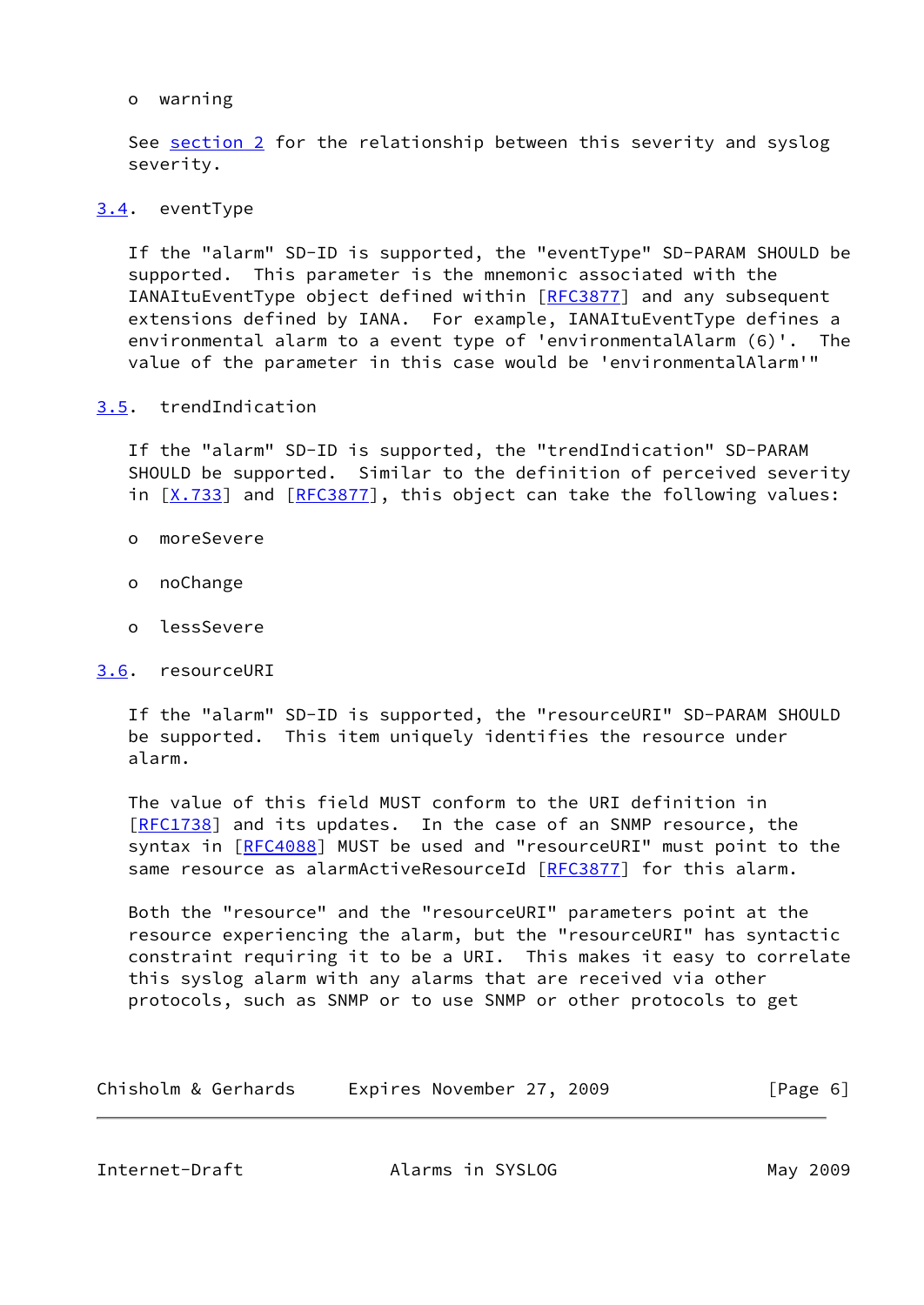additional information about this resource.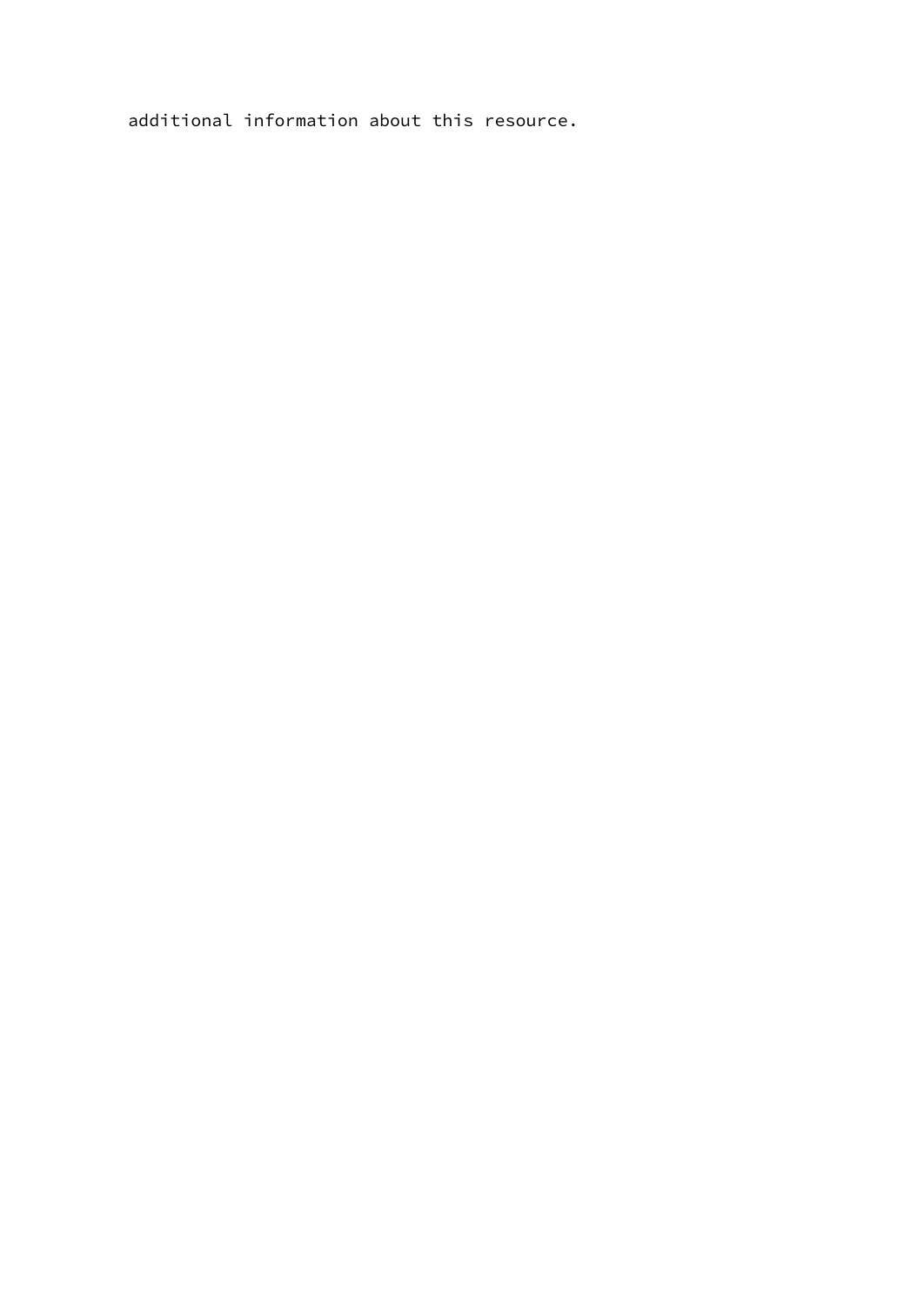<span id="page-8-0"></span>[4](#page-8-0). Examples

Example 1 - Mandatory Alarm Information

 <165>1 2003-10-11T22:14:15.003Z mymachine.example.com evntslog - ID47 [exampleSDID@32473 iut="3" eventSource= "Application" eventID="1011"][alarm resource="su root" probableCause="unauthorizedAccessAttempt" perceivedSeverity="major"] BOMAn application event log entry...

 In this example, extended from [Syslog], the VERSION is 1 and the Facility has the value of 4. The severity is 2. The message was created on 11 October 2003 at 10:14:15pm UTC, 3 milliseconds into the next second. The message originated from a host that identifies itself as "mymachine.example.com". The APP-NAME is "su" and the PROCID is unknown. The MSGID is "ID47". We have included both the structured data from the original example, a single element with the value "[exampleSDID@0 iut="3" eventSource="Application" eventID="1011"]" and a new one with the alarm information defined in this memo. The alarm SD-ID contains the mandatory SD-PARAMS of resource, probableCause and preceivedSeverity. The MSG itself is "An application event log entry..." The BOM at the beginning of MSG indicates UTF-8 encoding.

Example 2 - Additional Alarm Information

```
 <165>1 2004-11-10T20:15:15.003Z mymachine.example.com
evntslog - ID48 [alarm resource="interface 42"
probableCause="unauthorizedAccessAttempt"
perceivedSeverity="major"
eventType="communicationsAlarm"
resourceURI ="snmp://example.com//1.3.6.1.2.1.2.2.1.1.42"]
```
 In this example, we include two optional alarm fields - eventType and resourceURI.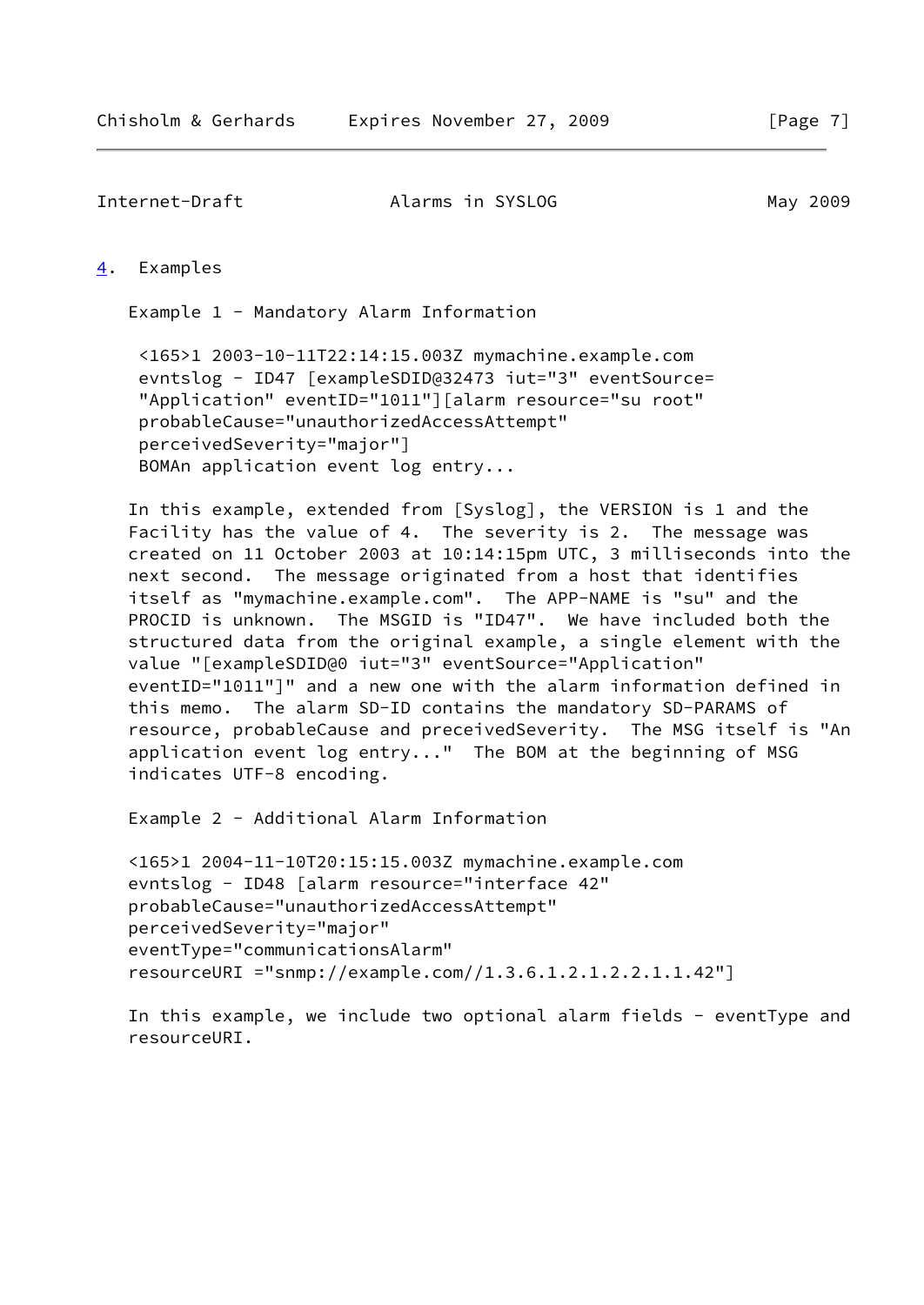<span id="page-9-1"></span>

| Chisholm & Gerhards | Expires November 27, 2009 |
|---------------------|---------------------------|
|---------------------|---------------------------|

<span id="page-9-0"></span>[5](#page-9-0). Security Considerations

 In addition to general syslog security considerations discussed in [\[RFC5424](https://datatracker.ietf.org/doc/pdf/rfc5424)], the information contained with alarms may provide hackers with helpful information about parts of the system currently experiencing stress as well as general information about the system such as inventory.

 Users should not have access to information in alarms that their normal access permissions would not permit if the information was accessed in another manner.

 There is no standardized access control model for SYSLOG and hence the ability to filter alarms based on a notion of a receiver identity is at best implementation specific.

 $[Page 8]$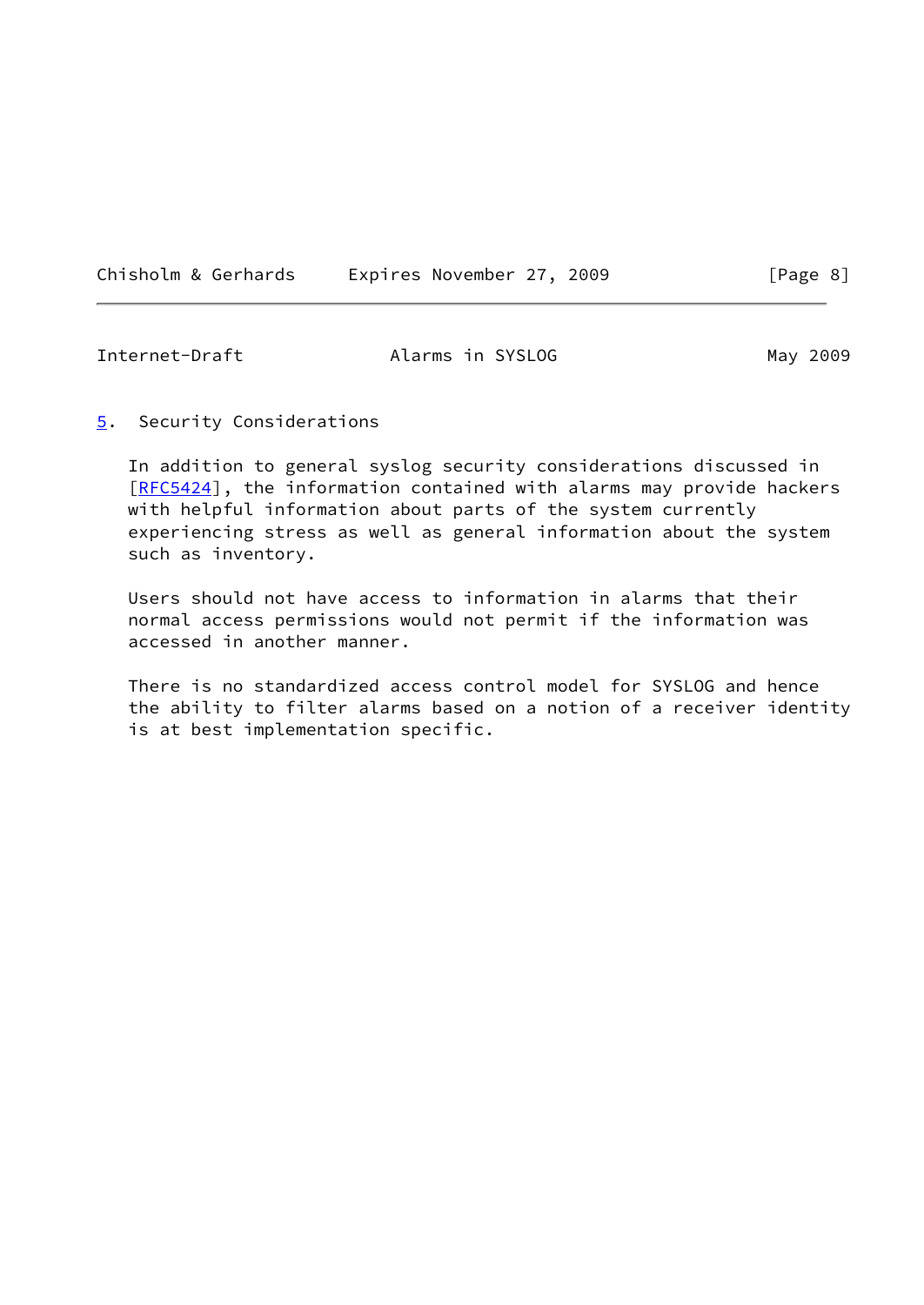Chisholm & Gerhards Expires November 27, 2009 [Page 9]

<span id="page-10-1"></span>Internet-Draft **Alarms in SYSLOG** May 2009

# <span id="page-10-0"></span>[6](#page-10-0). IANA Considerations

IANA is requested to register the SD-IDs and PARAM-NAMEs shown below:

| $SD-ID$ | PARAM-NAME        |           |
|---------|-------------------|-----------|
| alarm   |                   | OPTIONAL  |
|         | resource          | MANDATORY |
|         | probableCause     | MANDATORY |
|         | perceivedSeverity | MANDATORY |
|         | eventType         | OPTIONAL  |
|         | trendIndication   | OPTIONAL  |
|         | resourceURI       | OPTIONAL  |
|         |                   |           |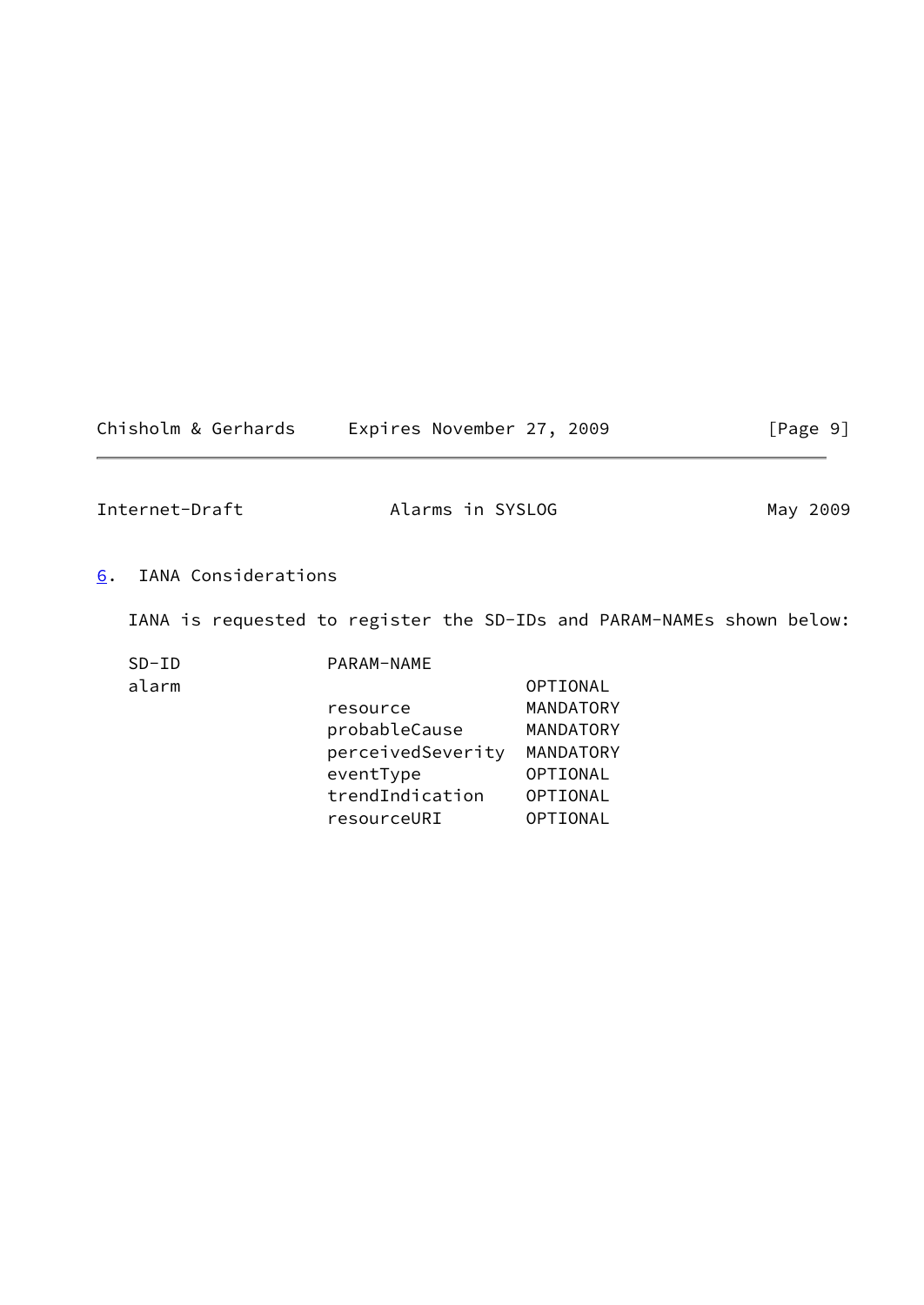<span id="page-11-1"></span>

| Chisholm & Gerhards | Expires November 27, 2009 | [Page 10] |
|---------------------|---------------------------|-----------|
|---------------------|---------------------------|-----------|

<span id="page-11-0"></span>[7](#page-11-0). Acknowledgments

 Thanks to members of the Syslog and OPSAWG work group who contributed to this specification. We'd also like to thank Juergen Schoenwaelder, Dave Harrington, Wes Hardaker and Randy Presuhn for their reviews.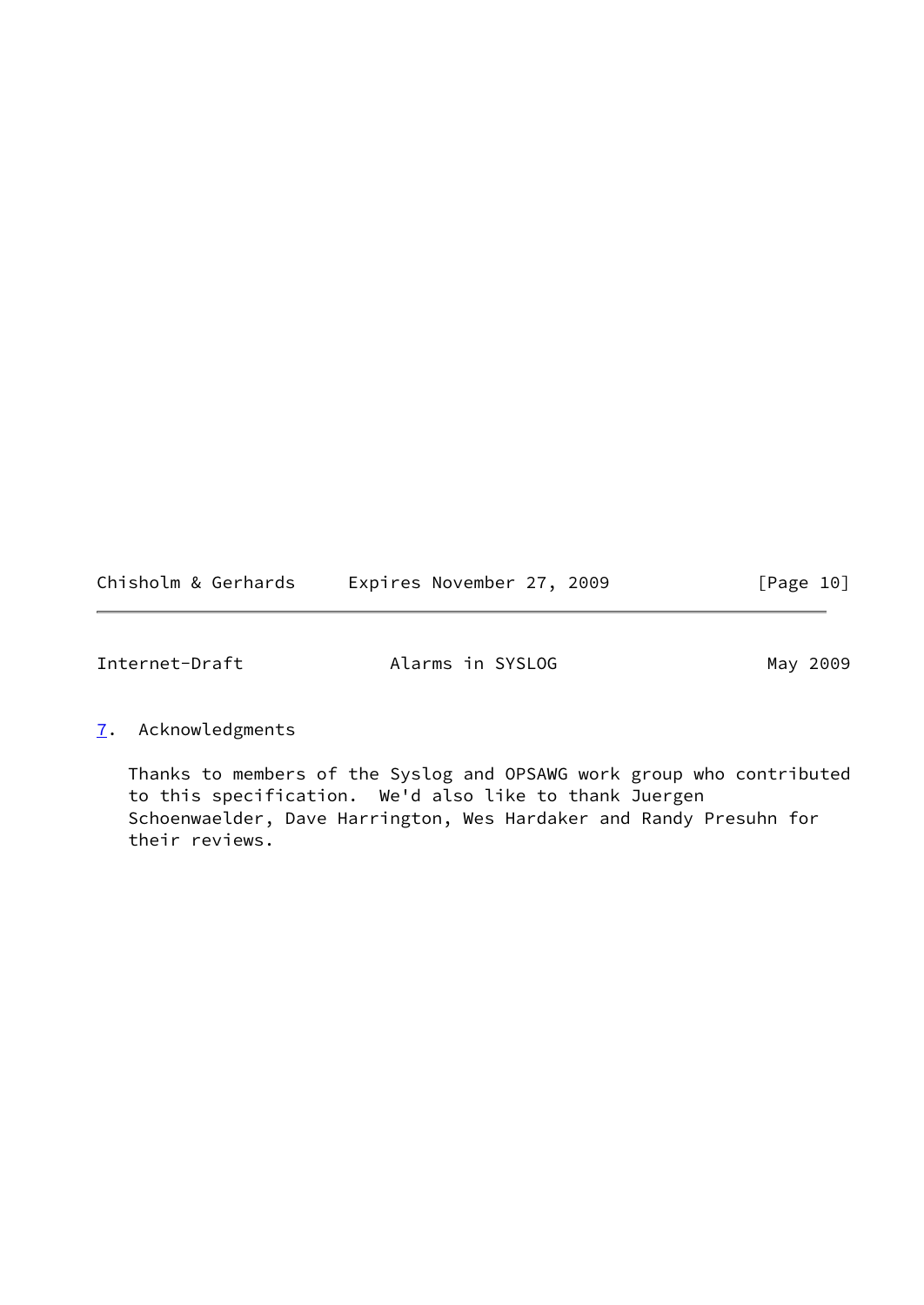<span id="page-12-1"></span>

|  | Chisholm & Gerhards | Expires November 27, 2009 |  | [Page 11] |
|--|---------------------|---------------------------|--|-----------|
|--|---------------------|---------------------------|--|-----------|

#### <span id="page-12-0"></span>[8](#page-12-0). References

<span id="page-12-2"></span>[8.1](#page-12-2). Normative References

- [RFC1738] Berners-Lee, T., Masinter, L., and M. McCahill, "Uniform Resource Locators (URL)", [RFC 1738](https://datatracker.ietf.org/doc/pdf/rfc1738), December 1994.
- [RFC2119] Bradner, s., "Key words for RFCs to Indicate Requirements Levels", [RFC 2119,](https://datatracker.ietf.org/doc/pdf/rfc2119) March 1997.
- [RFC3877] Chisholm, S. and D. Romascanu, "Alarm Management Information Base (MIB)", [RFC 3877,](https://datatracker.ietf.org/doc/pdf/rfc3877) September 2004.
- [RFC4088] Black, D., McCloghrie, K., and J. Schoenwaelder, "Uniform Resource Identifier (URI) Scheme for the Simple Network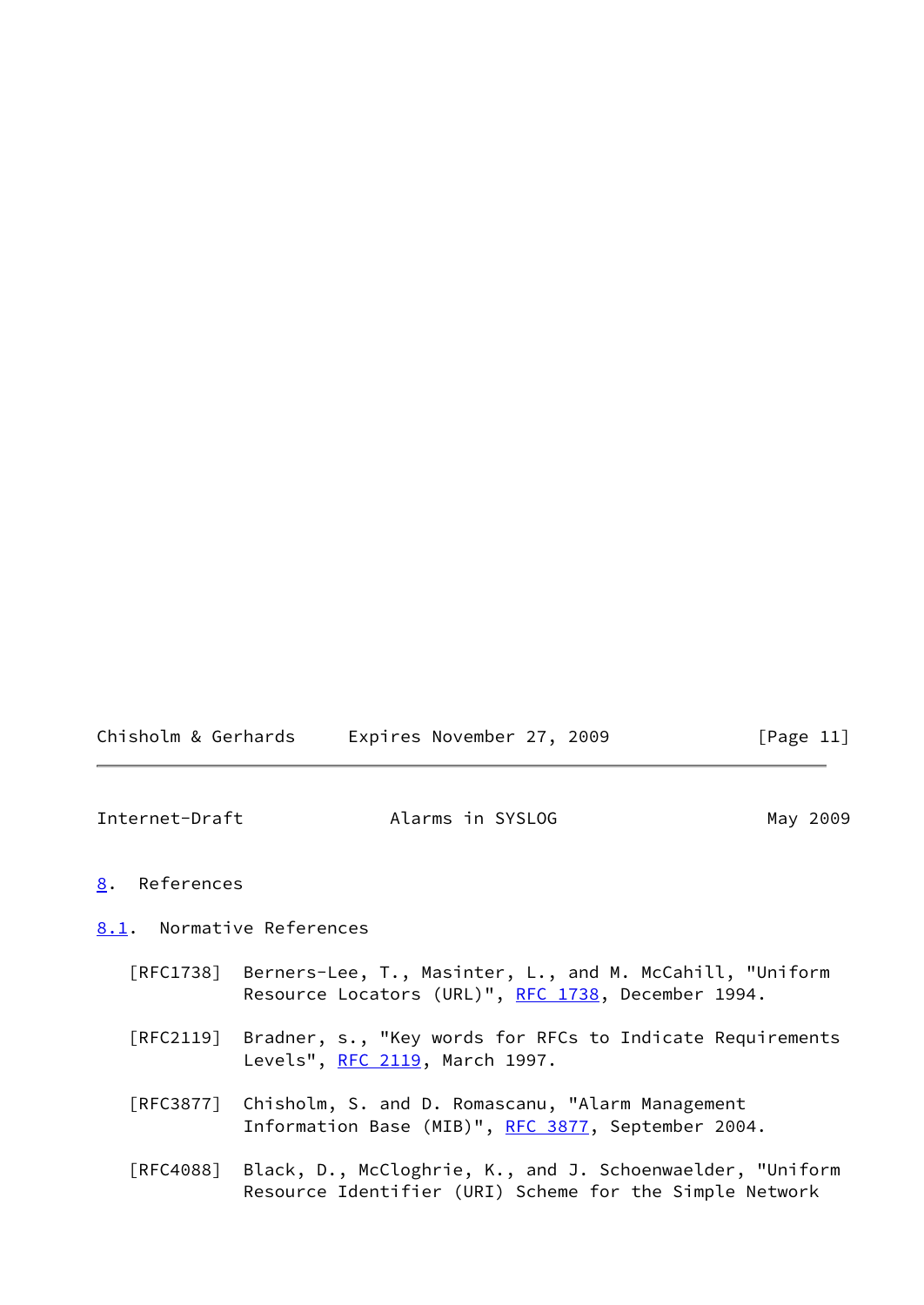Management Protocol (SNMP)", [RFC 4088](https://datatracker.ietf.org/doc/pdf/rfc4088), June 2005.

[RFC5424] Gerhards, R., "The syslog Protocol", [RFC 5424](https://datatracker.ietf.org/doc/pdf/rfc5424), March 2009.

- <span id="page-13-3"></span><span id="page-13-2"></span><span id="page-13-0"></span>[8.2](#page-13-0). Informative References
	- [X.733] ITU-T, ""Information Technology Open Systems Interconnection - System Management: Alarm Reporting Function"", ITU-T X.733, 1992.
	- [X.736] ITU-T, ""Information Technology Open Systems Interconnection - System Management: Security Alarm Reporting Function"", ITU-T X.736, 1992.

<span id="page-13-1"></span>

| Chisholm & Gerhards                                             | Expires November 27, 2009 | [Page 12] |
|-----------------------------------------------------------------|---------------------------|-----------|
| Internet-Draft                                                  | Alarms in SYSLOG          | May 2009  |
| Authors' Addresses<br>Sharon Chisholm                           |                           |           |
| Nortel<br>3500 Carling Ave<br>Nepean, Ontario K2H 8E9<br>Canada |                           |           |